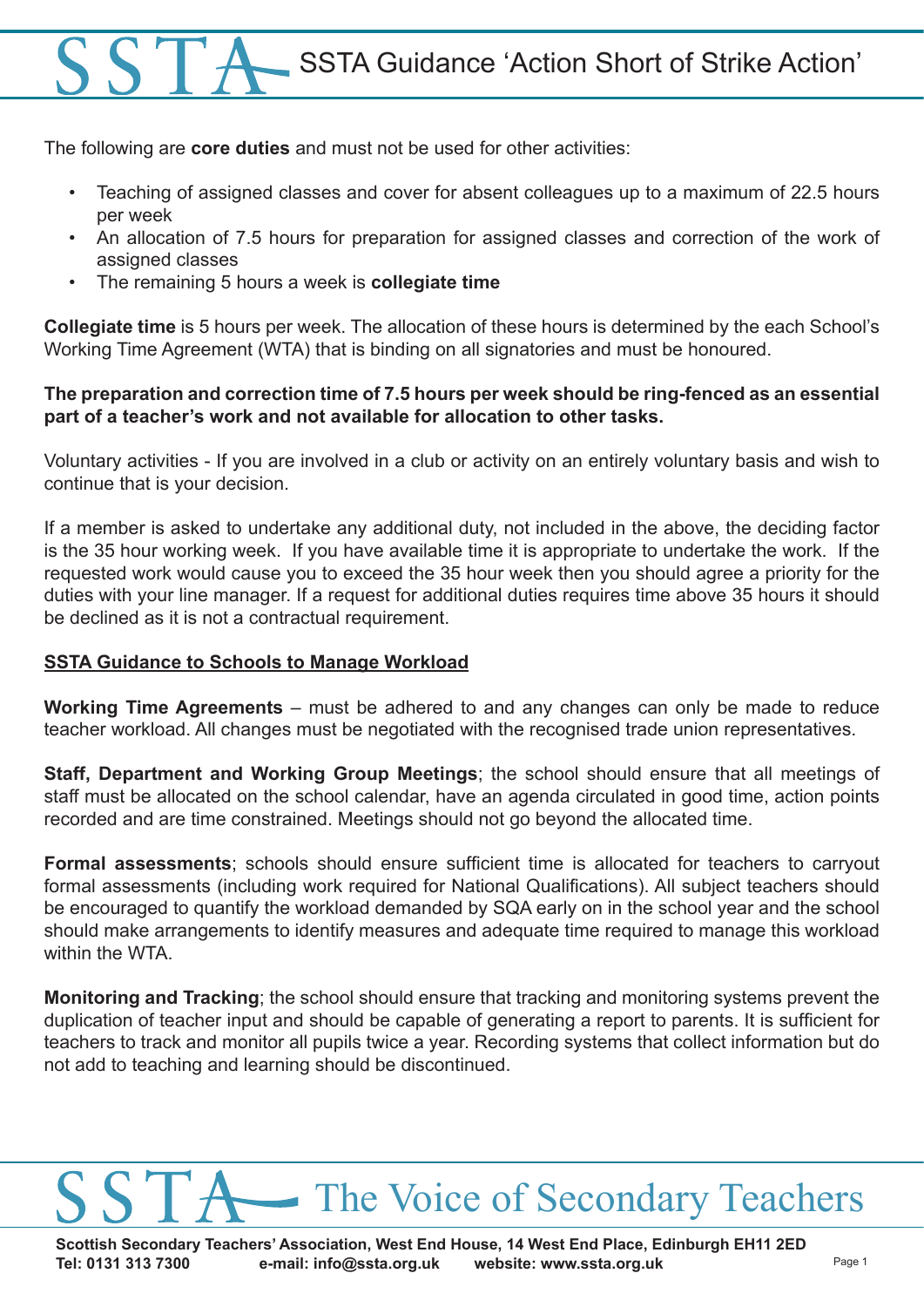**Parent meetings**; the school should ensure there is only one meeting per year group in the course of the year. The parent meeting should be managed not to coincide with the reporting process as parent teacher dialogue is crucial in supporting learning.

**Reporting to Parents**; schools should ensure that all reports are meaningful and do not include educational jargon. Where schools provide computer generated reports it is not necessary to produce any other report to parents. Where teachers are required to produce subject reports the time allocated within the WTA will determine the length of the report (after monitoring and tracking time has been accounted for). If a teacher teaches a number of classes within a year group the report submitted will be far less than another colleague with a limited number or a single class. The school needs to manage the parental expectation in terms of engagement within the school.

**Administrative and non-teaching duties**; schools should ensure that tasks that do not require the skill and expertise of a teacher should be undertaken by support staff.

This includes bulk photocopying, filing, ordering of materials and equipment, arranging meetings, and duplication required in completing risk assessments and accident report forms. Tasks which do not require the professional expertise of a teacher should not be undertaken.

**IT Systems**; schools should ensure IT systems are 'fit for purpose' and are a good use of teacher time. Teachers should be encouraged to use statement banks and other time saving systems to complete reports.

**E-mail Communication**; schools should ensure that an email communication policy is in place that focuses on the passing of essential information and requires limited responses. It is unreasonable to expect teachers to send, read and respond to emails with unrealistically tight deadlines, or during evenings, weekends and holiday periods. The email system cannot replace professional dialogue and should not be seen as a substitute.

**School Improvement Plans**; all development work should have an allocated time resource within the WTA. All new initiatives or policies must have a workload impact-assessment and agreed with the recognised unions within the school before implementation.

**Temporary Responsibilities**; teachers undertaking temporary responsibilities are entitled to be paid after undertaking the responsibility after 20 days (backdated to day 1). However, teachers who take additional responsibilities without payment are doing so on a voluntary basis and should be taken only on a limited basis. All offers of additional voluntary responsibilities can be declined.

> If you have a query not answered by this information please do not hesitate to contact the Association at info@ssta.org.uk.

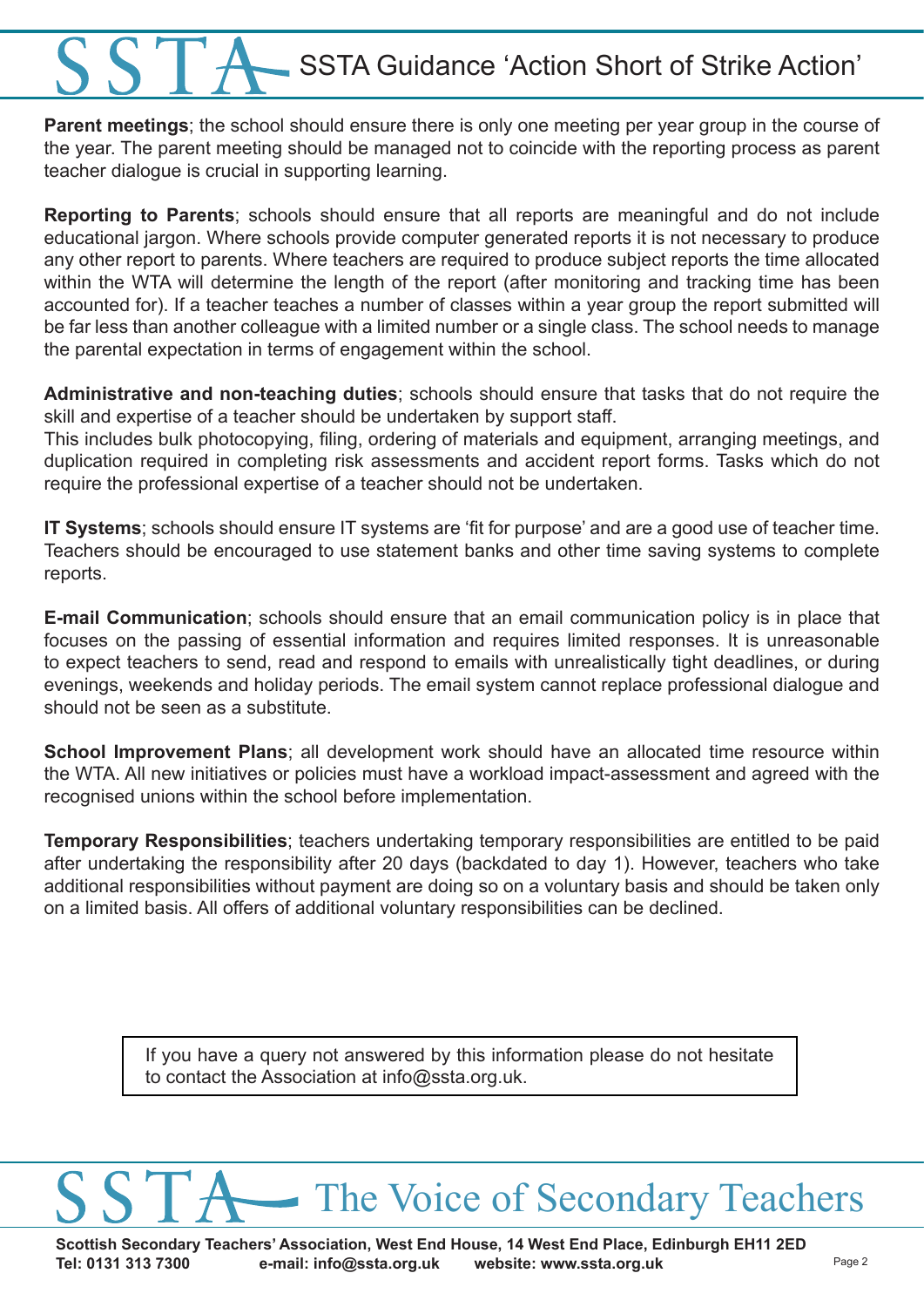#### **APPENDIX A - Information on Managing Workload**

#### **The SSTA Position**

The focus of the SSTA Industrial Action is to protect its members from excessive teacher workload in schools. The recent decision to defer workload changes to the National Qualifications until 2017-2018 session will not relieve teacher workload pressures in the 2016-2017 session.

The SSTA wishes to encourage members to abide by the directions and commitments made by the Scottish Government and Employers to reduce their workload. Teachers must focus on the work that supports teaching and learning within the contractual 35 hour week. In addition, members must be prepared to question any work that does not add to the teaching and learning relationship.

#### **Scottish Negotiating Committee for Teachers (SNCT)**

The Scottish Government, COSLA and the teacher unions are signatories to a 'SNCT Pay Agreement 2015 – 2017' on addressing workload issues. The SNCT wishes to discourage unnecessary bureaucracy. "The individual and collective work of teachers should be capable of being undertaken within the 35 hour working week"

#### **The Contractual Position (SNCT)**

- 3.6 Teachers (other than short term supply teachers) shall have a 35 hour working week. The working week shall apply on a pro rata basis to teachers on part time contracts
- 3.7 within the 35 hour week, a maximum of 22.5 hours will be devoted to class contact, except for those teachers on the national induction scheme.
- 3.9 An allowance of no less than one third (7.5 hours) of the teacher's actual class contact commitment is provided for preparation and correction. The use of the remaining time will be subject to agreement at school level based on the Code of Practice on Working Time Agreements.

#### **The Assessment and National Qualification working group – May 2016**

At present, aspects of the introduction of new national qualifications have involved an unintended and unsustainable level of work for learners and teachers. The Scottish Government, Education Scotland, the Scottish Qualifications Authority (SQA), teachers, schools, colleges, and local authorities, all have an important role to play in reducing this workload.

#### **Education Scotland – September 2016**

Unnecessary bureaucracy is defined as excessive paperwork or electronic form-filling, leading to unproductive workload for staff in schools. At the same time, inspectors were conscious of the fact that the absence of any useful guidance or support can also cause unnecessary workload as schools and teachers 're-invent the wheel'.

#### **Scottish Government and Education Scotland Advice**

**1) Monitoring and Reporting** - ICT planning and reporting systems should be used with caution. There should be a realistic evaluation of the time required to utilise such systems. What matters is that systems are used effectively to support and protect time for professional dialogue. Parents are looking for reports that give a clear, rounded personalised summary of their child's learning and progress. Report card formats and other arrangements for reporting should avoid jargon and "tick box" approaches such as covering each and every Experience and Outcome.